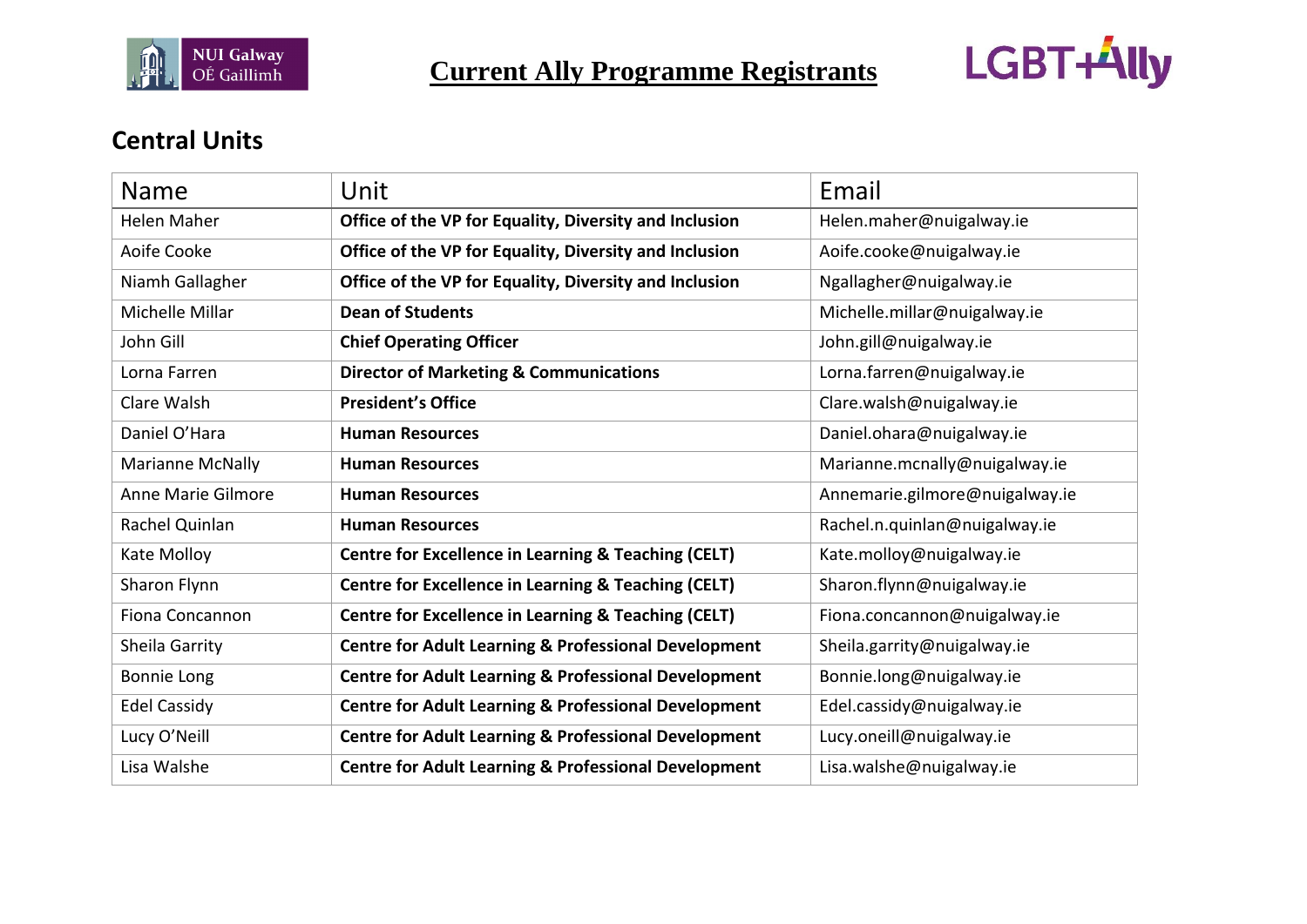



| Jacqueline Murphy     | <b>Centre for Adult Learning &amp; Professional Development</b> | Jacqueline.murphy@nuigalway.ie  |
|-----------------------|-----------------------------------------------------------------|---------------------------------|
| Gail Cassidy          | <b>Centre for Adult Learning &amp; Professional Development</b> | Gail.cassidy@nuigalway.ie       |
| Josephine Walsh       | <b>Student Services (Career Development Centre)</b>             | Josephine.walsh@nuigalway.ie    |
| <b>Aisling Conroy</b> | <b>Student Services (Career Development Centre)</b>             | Aisling.conroy@nuigalway.ie     |
| Mary McDonagh         | <b>Student Services (Disability Support Services)</b>           | mmcdonagh@nuigalway.ie          |
| Siobhán O'Flynn       | <b>Student Services (Disability Support Services)</b>           | Siobhan.b.oflynn@nuigalway.ie   |
| Aidan Harte           | <b>Access Office/CKI</b>                                        | Aidan.harte@nuigalway.ie        |
| Lorraine Tansey       | <b>CKI/Alive</b>                                                | Lorraine.tansey@nuigalway.ie    |
| Eoin Mac Donncha      | <b>Student Health Unit</b>                                      | Eoin.macdonncha@nuigalway.ie    |
| Marie Browne          | <b>Student Health Unit</b>                                      | Healthunit@nuigalway.ie         |
| Kevina Shaughnessy    | <b>Student Health Unit</b>                                      | Kevina.shaughnessy@nuigalway.ie |
| John Cox              | Library                                                         | John.cox@nuigalway.ie           |
| Kristopher Meen       | Library                                                         | Kristopher.meen@nuigalway.ie    |
| Michael Smalle        | Library                                                         | Michael.smalle@nuigalway.ie     |
| Emma Goode            | Library                                                         | Emma.goode@nuigalway.ie         |
| Irina Ruppo           | <b>Library (Academic Writing Centre)</b>                        | Irina.ruppo@nuigalway.ie        |
| Dawn Carney           | <b>Research Office</b>                                          | Dawn.carney@nuigalway.ie        |

# **Acadamh na hOllscolaíochta Gaeilge**

| Name      | School/Centre | -mail                  |
|-----------|---------------|------------------------|
| Dan Dwyer | Acadamh       | Dan.dwyer@nuigalway.ie |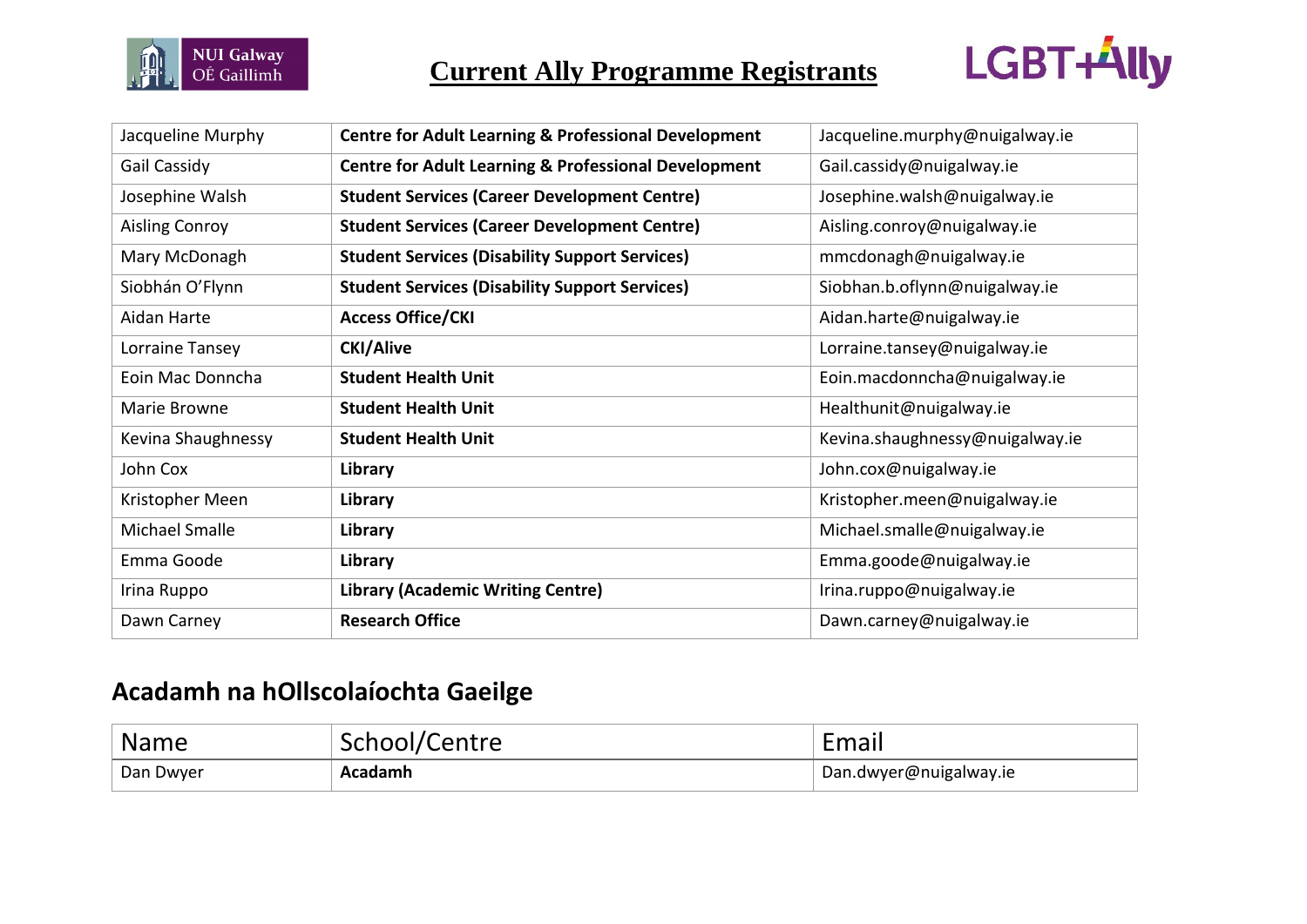



# **College of Arts, Social Sciences, & Celtic Studies**

| <b>Name</b>              | School/Centre                                          | Email                              |
|--------------------------|--------------------------------------------------------|------------------------------------|
| <b>Gerry Molloy</b>      | <b>Psychology</b>                                      | Gerry.molloy@nuigalway.ie          |
| John Bogue               | Psychology                                             | John.bogue@nuigalway.ie            |
| <b>Eimear Morrissey</b>  | Psychology                                             | Eimear.morrissey@nuigalway.ie      |
| Sinéad Conneely          | <b>Psychology</b>                                      | Sinead.conneely@nuigalway.ie       |
| <b>Brian Hughes</b>      | <b>Psychology</b>                                      | Brian.hughes@nuigalway.ie          |
| <b>Hannah Durand</b>     | <b>Psychology</b>                                      | Hannah.durand@nuigalway.ie         |
| Emma Frawley             | <b>Psychology</b>                                      | Emma.frawley@nuigalway.ie          |
| Siobhan Healy-Cullen     | <b>Psychology</b>                                      | Siobhan.healycullen@nuigalway.ie   |
| Theresa O'Rourke         | Psychology                                             | theresa.orourke@nuigalway.ie       |
| Kevin Davison            | <b>Education</b>                                       | Kevin.davison@nuigalway.ie         |
| Clíona Murray            | <b>Education</b>                                       | Cliona.murray@nuigalway.ie         |
| Jenny Roche              | <b>Film &amp; Digital Media</b>                        | Jenny.roche@nuigalway.ie           |
| <b>Frances McCormack</b> | <b>Humanities (English)</b>                            | Frances.mccormack@nuigalway.ie     |
| Kate Quinn               | Languages, Literatures, & Culture (Spanish)            | Kate.quinn@nuigalway.ie            |
| Coralline Dupuy          | Languages, Literatures, & Culture (French)             | Coralline.dupuy@nuigalway.ie       |
| Lindsay Sullivan         | Languages, Literatures, & Culture (Children's Studies) | Lindsaymarie.sullivan@nuigalway.ie |
| Caroline McGregor        | <b>Political Science &amp; Sociology</b>               | Caroline.mcgregor@nuigalway.ie     |
| <b>Brídín Carroll</b>    | Institute for Lifecourse and Society (ICSG)            | Bridin.carroll@nuigalway.ie        |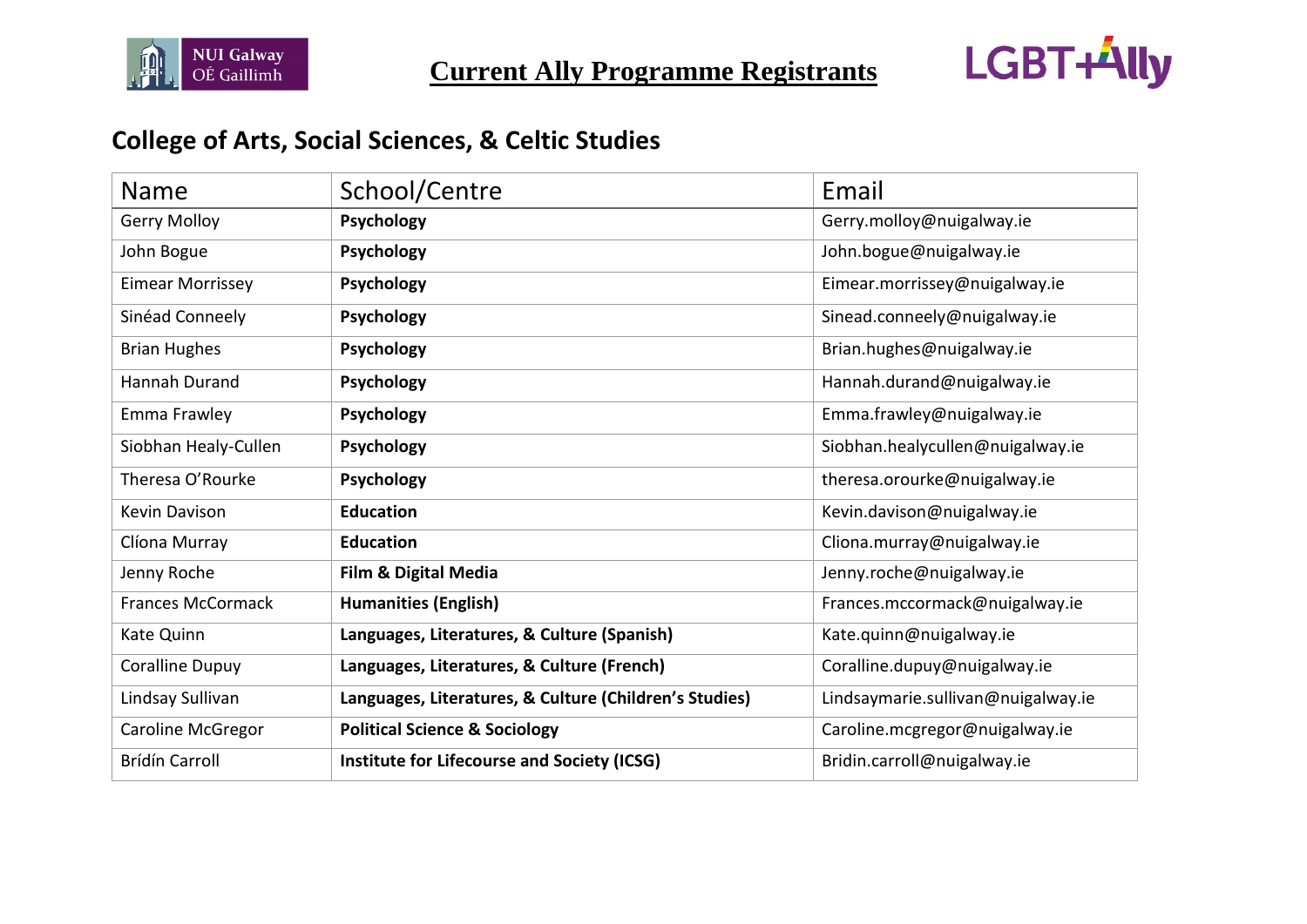



# **College of Business, Public Policy, & Law**

| <b>Name</b>       | School/Centre                   | Email                          |
|-------------------|---------------------------------|--------------------------------|
| Rachel Hilliard   | <b>Business &amp; Economics</b> | Rachel.hilliard@nuigalway.ie   |
| Cáit Fahy         | <b>Business &amp; Economics</b> | Cait.fahy@nuigalway.ie         |
| Teresa Lydon      | <b>Business &amp; Economics</b> | Teresa.lydon@nuigalway.ie      |
| Melissa O'Hea     | <b>Business &amp; Economics</b> | Melissa.ohea@nuigalway.ie      |
| Gabriela Gliga    | <b>Business &amp; Economics</b> | Gabriela.gliga@nuigalway.ie    |
| Mary Cosgrove     | <b>Business &amp; Economics</b> | Mary.cosgrove@nuigalway.ie     |
| Ruth Baguskas     | <b>Business &amp; Economics</b> | Ruth.baguskas@nuigalway.ie     |
| Orla Cullinane    | <b>Shannon College</b>          | Orla.cullinane@nuigalway.ie    |
| Shivaun Quinlivan | Law                             | Shivaun.quinlivan@nuigalway.ie |
| Padraic Kenna     | Law                             | Padraic.kenna@nuigalway.ie     |
| Diarmuid Griffin  | Law                             | Diarmuid.griffin@nuigalway.ie  |
| Ursula Connolly   | Law                             | Ursula.connolly@nuigalway.ie   |
| Rónán Kennedy     | Law                             | Ronan.m.kennedy@nuigalway.ie   |
| Lucy-Ann Buckley  | Law                             | Lucy-ann.buckley@nuigalway.ie  |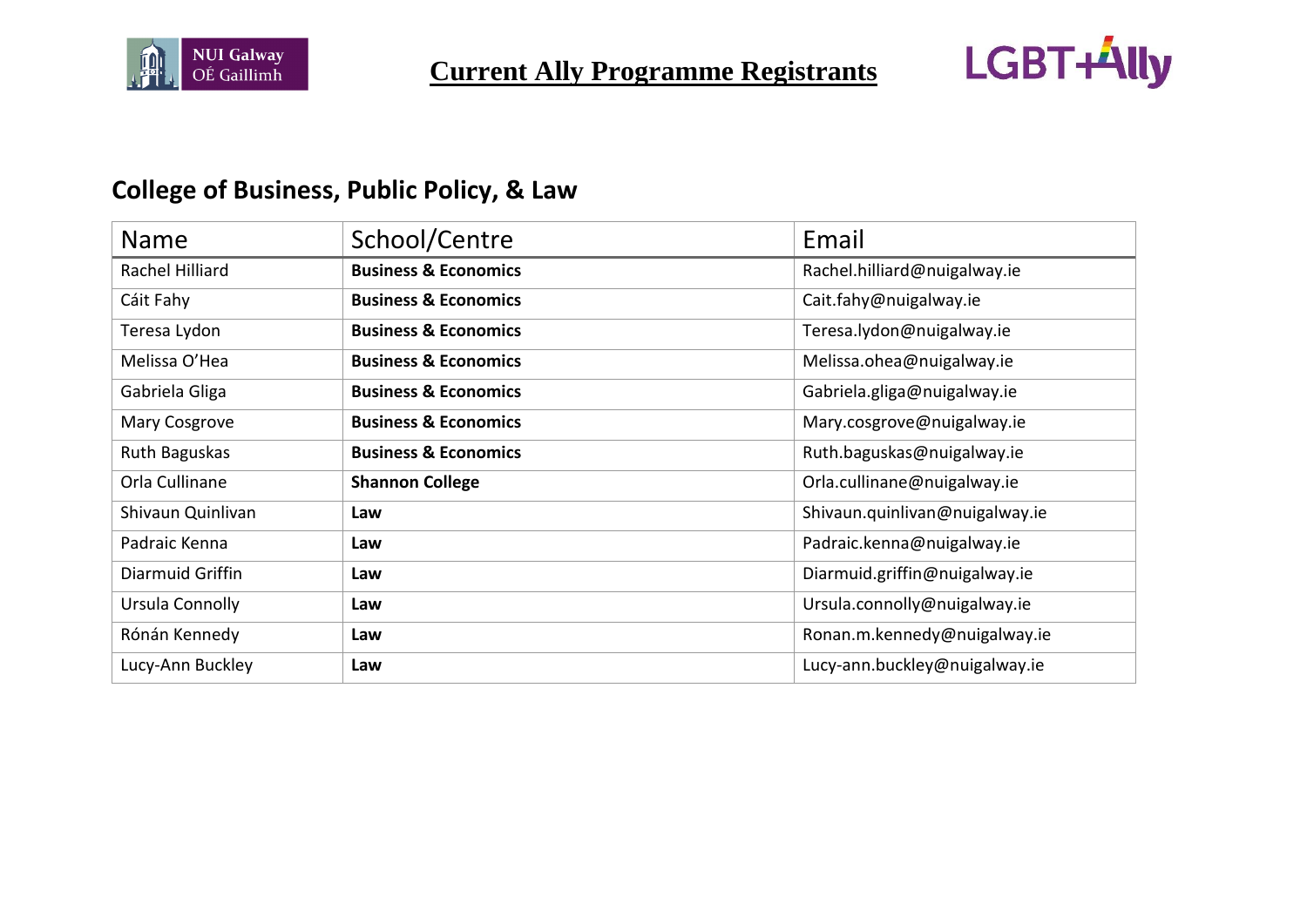



# **College of Medicine, Nursing, & Health Sciences**

| Name                 | School/Centre                                              | Email                            |
|----------------------|------------------------------------------------------------|----------------------------------|
| Tonya Watts          | <b>College of Medicine, Nursing, &amp; Health Sciences</b> | Tonya.watts@nuigalway.ie         |
| Saoirse Nic Gabhainn | <b>Health Sciences (Health Promotion)</b>                  | Saoirse.nicgabhainn@nuigalway.ie |
| András Költő         | <b>Health Promotion Research Centre</b>                    | Andras.kolto@nuigalway.ie        |
| Kiah Finnegan        | <b>Health Promotion Research Centre</b>                    | Kiah.finnegan@nuigalway.ie       |
| Divya Ravikumar      | <b>Health Promotion Research Centre</b>                    | Divya.ravikumar@nuigalway.ie     |
| Vivienne Batt        | <b>Health Promotion Research Centre</b>                    | Viv.batt@nuigalway.ie            |
| Sinéad Hynes         | <b>Health Sciences (Occupational Therapy)</b>              | Sinead.hynes@nuigalway.ie        |
| Sinéad Lydon         | <b>Medicine</b>                                            | Sinead.lydon@nuigalway.ie        |
| Eithne Heffernan     | <b>Medicine (General Practice)</b>                         | Eithne.heffernan@nuigalway.ie    |
| Aoife Jackson        | <b>Medicine (General Practice)</b>                         | Aoife.jackson@nuigalway.ie       |
| Chloe Walsh          | <b>Medicine (General Practice)</b>                         | Chloe.walsh@nuigalway.ie         |
| Emily O'Dowd         | <b>Medicine (General Practice)</b>                         | Emily.odowd@nuigalway.ie         |
| Mary Murphy          | <b>Medicine (REMEDI)</b>                                   | Mary.murphy@nuigalway.ie         |
| Alexandra Chueiri    | <b>Medicine</b>                                            | Alexandra.chueiri@nuigalway.ie   |
| Eileen Walsh         | <b>Medicine</b>                                            | Eileen.walsh@nuigalway.ie        |
| Mairead Molloy       | <b>Medicine</b>                                            | Mairead.molloy@nuigalway.ie      |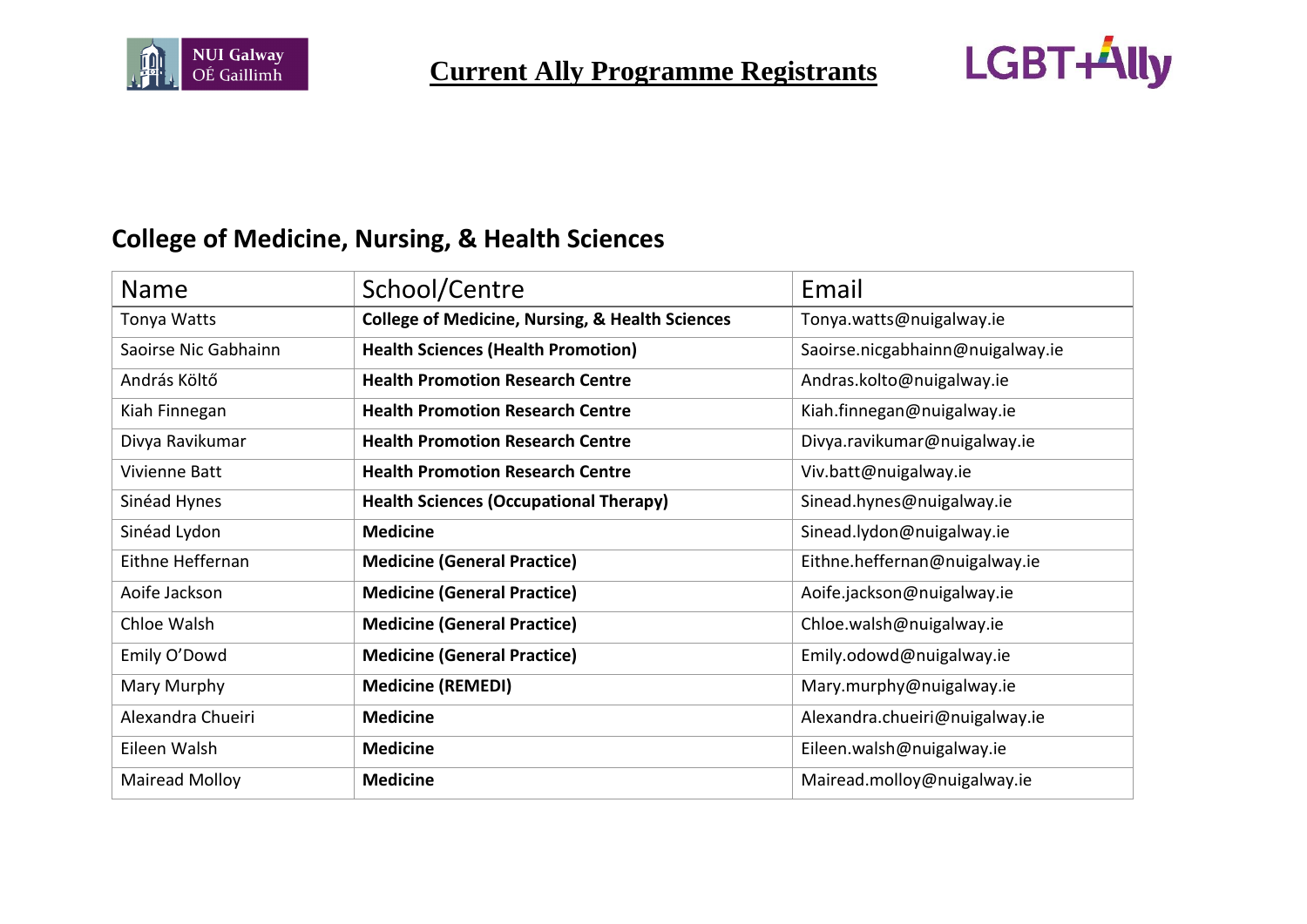



| Mairéad Uí Fhátharta   | <b>Medicine</b>                | Mairead.uifhatharta@nuigalway.ie    |
|------------------------|--------------------------------|-------------------------------------|
| Dara Cannon            | <b>Medicine</b>                | Dara.cannon@nuigalway.ie            |
| Róisín Dwyer           | <b>Medicine (Surgery)</b>      | Roisin.dwyer@nuigalway.ie           |
| Mark Webber            | <b>Medicine (Pathology)</b>    | Mark.webber@nuigalway.ie            |
| Bronwyn Reid-McDermott | <b>Medicine (ICAPSS)</b>       | Bronwyn.reid-mcdermott@nuigalway.ie |
| Marcello Improta       | <b>Medicine (Pharmacology)</b> | Marcello.improta@nuigalway.ie       |
| Maeve Louise Farrell   | <b>Medicine (Bacteriology)</b> | M.Farrell34@nuigalway.ie            |
| Úna O'Rourke           | <b>Nursing &amp; Midwifery</b> | Una.orourke@nuigalway.ie            |

# **College of Science & Engineering**

| <b>Name</b>                  | School/Centre                                             | Email                              |
|------------------------------|-----------------------------------------------------------|------------------------------------|
| Niall Madden                 | <b>Mathematics, Statistics, &amp; Applied Mathematics</b> | Niall.madden@nuigalway.ie          |
| Lucy Byrnes                  | <b>Natural Sciences (Biochemistry)</b>                    | Lucy.byrnes@nuigalway.ie           |
| <b>Ciaran Morrison</b>       | <b>Natural Sciences (Biochemistry)</b>                    | Ciaran.morrison@nuigalway.ie       |
| <b>Muriel Voisin</b>         | <b>Natural Sciences (Biochemistry)</b>                    | Muriel.voisin@nuigalway.ie         |
| Sarah Carroll                | <b>Natural Sciences (Biochemistry)</b>                    | s.carroll15@nuigalway.ie           |
| <b>Muriel Grenon</b>         | <b>Natural Sciences (Biochemistry)</b>                    | Muriel.grenon@nuigalway.ie         |
| Ashla Ward                   | <b>Natural Sciences (Biochemistry)</b>                    | Ashla.ward@nuigalway.ie            |
| <b>Allison Bistline-East</b> | <b>Natural Sciences (Applied Ecology Unit)</b>            | Allison.bistline-east@nuigalway.ie |
| Jessamyn Fairfield           | <b>Physics</b>                                            | Jessamyn.fairfield@nuigalway.ie    |
| James McGrath                | <b>Physics</b>                                            | James.a.mcgrath@nuigalway.ie       |